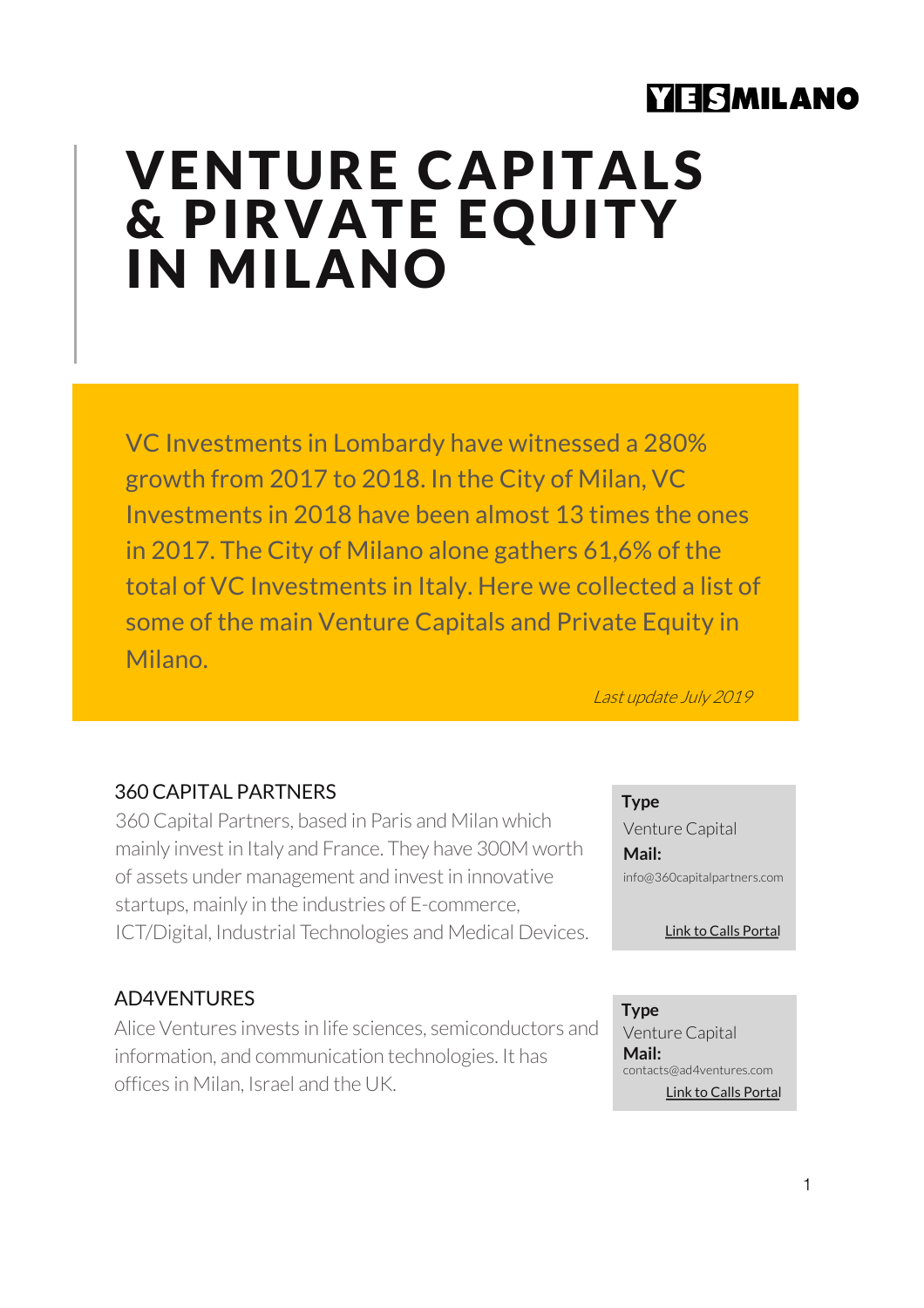# YESMILANO

# AMBIENTA

Ambienta is a leading European private equity fund with offices in Milan, Düsseldorf and London, focused on industrial growth, investing in companies driven by environmental trends. It is indeed specialized in environmentally sustainable businesses, resource efficiency and pollution control.

# AKSIA GROUP

Aksia Group has approximately 110M for its investment activity in SMEs Italian enterprises.

### **GARNELL**

Garnell is an independent investment manager that focuses on investments in the Italian real economy: they manage alternative investment funds that work on private equity, with a focus on emerging trends such as agrifood sector and circular economy.

### INDACO SGR

Indaco SGR is the largest independent Italian venture capital asset management company, with a strong specialization in companies that innovate in electronics and robotics, medtech, digital and new materials.

**Type**

Private Equity **Mail:**  info@ambientasgr.com

[Link to Web](http://www.ambientasgr.com/)site

**Type** Private Equity [Link to Web](http://www.aksiagroup.com/index_en.html)site **Mail:**  info@aksiagroup..com

#### **Type**

Private Equity **Mail:**  f.lascala@garnell.it

**Mail to Calls Portal**  INVESTIMENTI@GARNELL.IT

[Link to Web](https://en.garnell.it/)site

**Type** Venture Capital

> [Link to Con](https://www.indacosgr.com/contact-us/)tact [Link to Calls Po](https://www.indacosgr.com/send-us-your-project/)rtal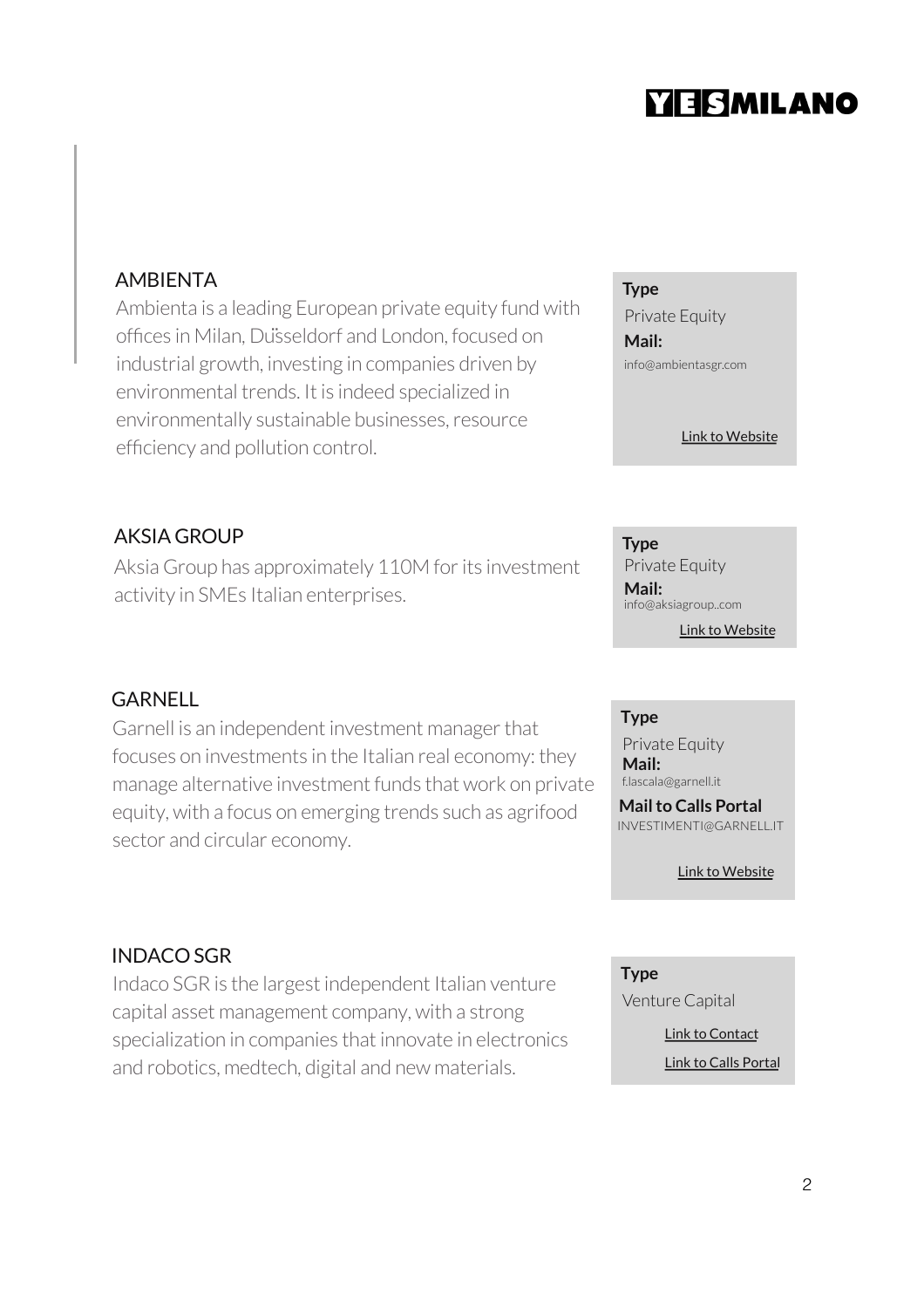# **YIESMILANO**

# INNOGEST

Innogest ,based in Milan, Turin, Geneva, and San Francisco, gathersall major innovation hubs and cuttingedge specializations. In less than 10 years, they invested in 26 digital companies raising over €100M. The network is composed by long term investors fetching opportunities to disrupt industries with new technology and innovative business models, with a big focus on digital and healthcare startups.

### MILANO INVESTMENT PARTNERS

Launched in 2017 with 100M the fund mainly invests in digital startups.

# OLTRE VENTURE

Oltre Venture invests especially in startups and SMEs in Italy with a social impact.

# P101

P101 focuses on enterprises with solid business models able to quickly scale up and become leader in the digital market, capitalizing on innovation of technology, products and process. The fund will launch a new fund (P102) focused on the food and beverage segments.

### **Type**

Venture Capital

**Mail:**  info@innogestcapital.com

#### [Link to Calls Po](http://www.innogestcapital.com/healtcare/contacts/)rtal

**Type** [Link to Web](https://www.milanoinvestment.com/)site Venture Capital

**Type** Venture Capital [Link to Calls Po](https://www.oltreventure.com/invia-progetto/)rtal **Mail:**  info@oltreventure.com

#### **Type**

Venture Capital

**Mail:**  info@p101.it

[Link to Calls Po](https://www.p101.it/en/contact/)rtal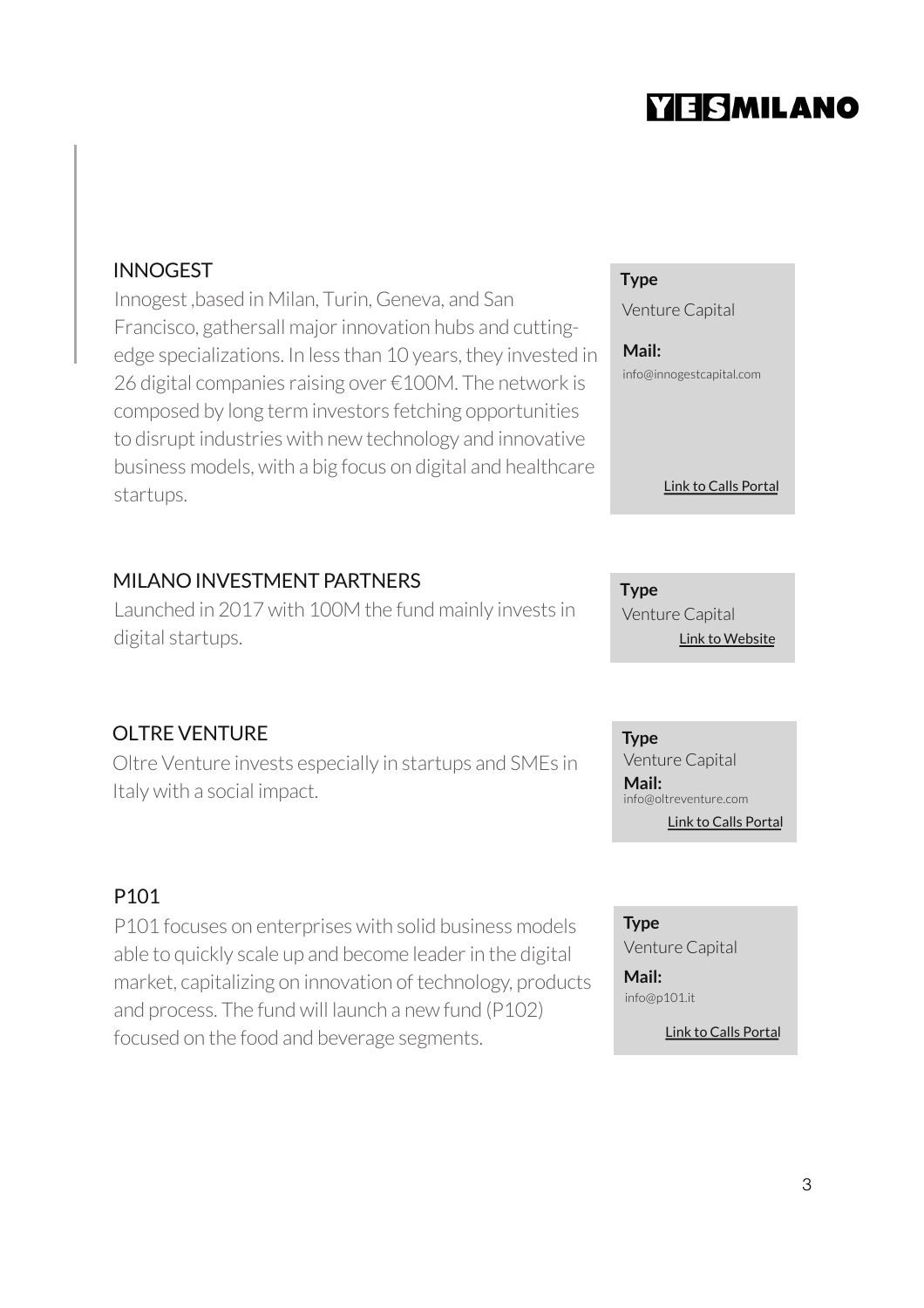# **YESMILANO**

# PANAKES VENTURE

Panakes Venture finances medical companies, early stage startup and SMEs, with extremely promising products, in Europe and Israel. The is committed to the growth of Medtech companies with positive impacts on society.

PRANA VENTURES

Prana Ventures is an operational venture capital fund with a regional (EU) focus, specialized in supporting entrepreneurs in the seed and early stages.

# PRINCIPIA SGR

Principia SGR is a leading venture capital fund in Italy, owing a number of funds: Principia Fund, a generalist fund, and Principia II, dedicated to digital industries based in the south of Italy. Principia III-Health focuses on investments in Healthcare and the newly created Principia IV- Alis is the first fund in Italy to specialize in fashion, design and creativity.

# REDSEED VENTURES

RedSeed ventures They focus on Italian startups that are in an early seed stage with a strong technological vocation.

### **Type**

Venture Capital

**Contact Mail:**  contact@panakes.it

**Submission Mail:** 

deal@panakes.it

### **Type**

Operational Venture Capital

> [Link to Calls Po](https://veda.pranaventures.it/)rtal [Link to Con](https://www.pranaventures.it/contatti/)tact

### **Type**

Venture Capital

**Mail:**  info@principiasgr.it

#### [Link to Calls Po](http://principiasgr.it/contacts/?lang=en)rtal

**Type** Venture Capital **Mail:**  info@redseed.it

[Link to Web](http://www.redseed.it/)site